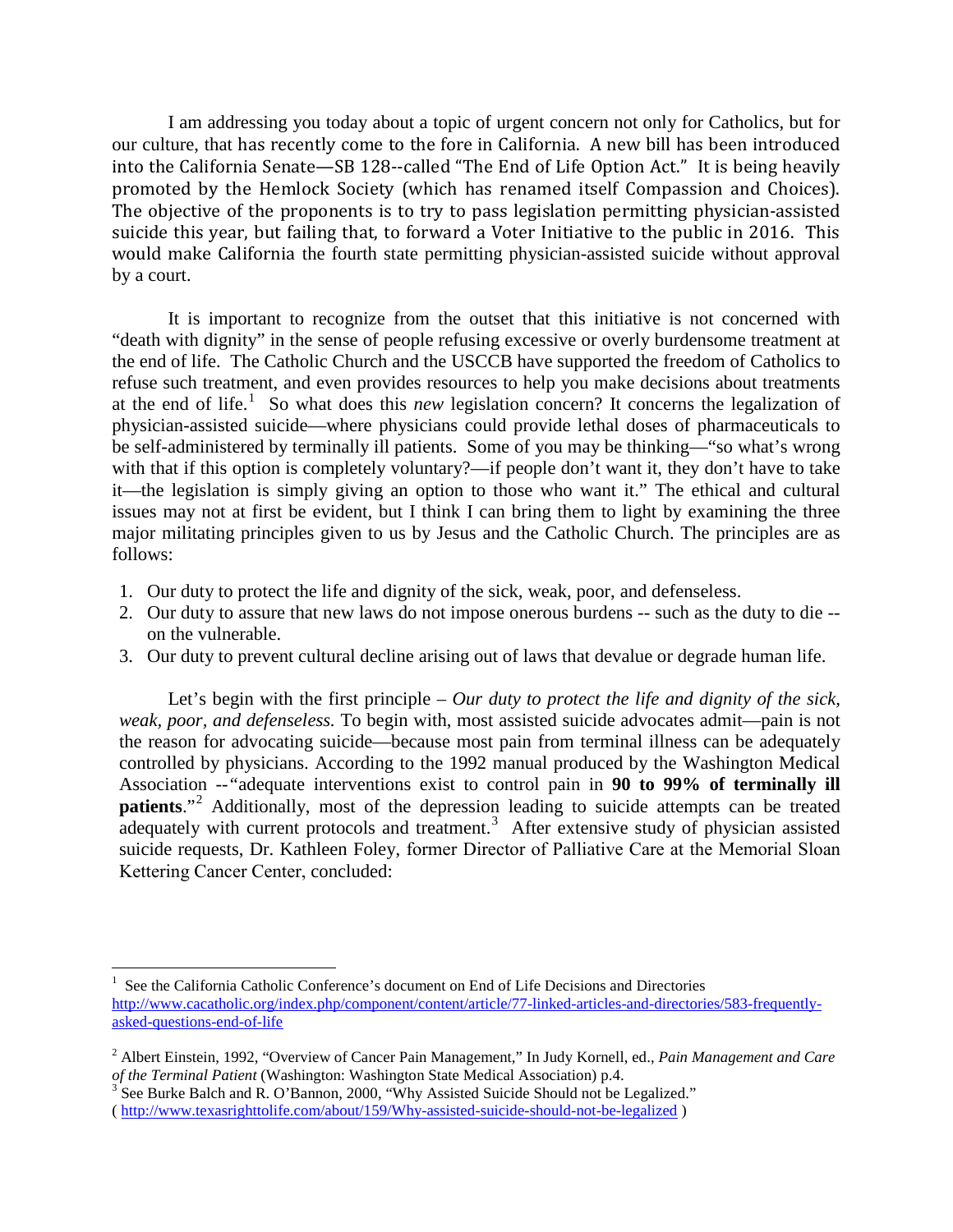When these fears [about pain, depression, and self-worth] are dealt with by a caring and knowledgeable physician, the request for an expedited death usually disappears.[4](#page-1-0) The developments in the treatment of pain and depression in terminally ill patients has caused the Hemlock Society to shift its focus away from pain and depression to the *indignity of the need for* assistance – as if the help we need and give to each other is some kind of enemy that must be overcome rather than the very part of life that makes us human and gives us the opportunity to give and receive love and compassion.<sup>[5](#page-1-1)</sup> This should concern us all, but has particularly alarmed the disability rights community, because it undermines the dignity of the disabled. Marilyn Golden, a policy analyst for the Disability Rights Education and Defense Fund, responds to this idea as follows:

> As many thousands of people with disabilities who rely on personal assistance have learned, needing help is not undignified, and death is not better than reliance on assistance. Have we gotten to the point that we will [advocate for] suicides because people need help using the toilet? <sup>[6](#page-1-2)</sup>

This is the reason that there is such a broad coalition against physician assisted suicide – from the World Health Organization to the American Medical Association, and beyond.<sup>[7](#page-1-3)</sup>

If suicide is to be preferred over needing assistance, what does that say about the worth and dignity of disabled people? Are we telling the weak, the dependent, the vulnerable, and the poor that they are a burden and it would be better if they just *went away*? Are we not saying that death is better than compassion? Are we not reversing the teaching of Jesus Christ who said that love conquers death? The influence of culture and cultural trends is amazingly strong, and if this prioritization gains momentum, we will enter into a new level of the culture of death.

The second principle concerns our duty to *assure that new laws do not impose onerous burdens -- such as the duty to die -- on the vulnerable*. It runs as follows: A law permitting freedom to one group cannot impose an excessive or onerous burden on another group. At first glance, it might seem difficult to see how permitting assisted suicide for one group of people could impose an onerous burden on another group of people. Nevertheless, many physicians and ethicists have warned against this possibility precisely because "the mere *option* of assisted suicide" can put pressure on vulnerable people to request it against their wishes. This is particularly true for all people who could be persuaded that they, or their family, or the world

<span id="page-1-1"></span><span id="page-1-0"></span><sup>&</sup>lt;sup>4</sup> Kathleen Foley, M.D., and Herbert Hendin, M.D. 2002. p. 314.<br><sup>5</sup> R. Leiby 1996 "Whose death is it anyway? the Kevorkian debate; it's a matter of faith, in the end." *Washington Post*. 1996, Aug 11.

<span id="page-1-3"></span><span id="page-1-2"></span><sup>&</sup>lt;sup>6</sup> Marilyn Golden and Tyler Zoanni 2010. p.1.<br><sup>7</sup> In addition to the World Health Organization and the American Medical Association, the following are also opposed: The American College of Physicians, the National Hospice and Palliative Care Organization, the American Geriatrics Society, the American Hospital Association, the American Cancer Society, many other medical organizations; the League of United Latin American Citizens (LULAC)—as well as virtually every major national and international disability rights organization.

See Kathleen Foley, M.D., and Herbert Hendin, M.D., 2002, *The Case Against Assisted Suicide: For the Right to End-of-Life Care* (Baltimore: Johns Hopkins University Press) p. 3. And also see Marilyn Golden and Tyler Zoanni 2010 "Killing us softly: the dangers of legalizing assisted suicide" in *Disability and Health Journal* [\(http://dredf.org/PIIS1.pdf\)](http://dredf.org/PIIS1.pdf) p.1.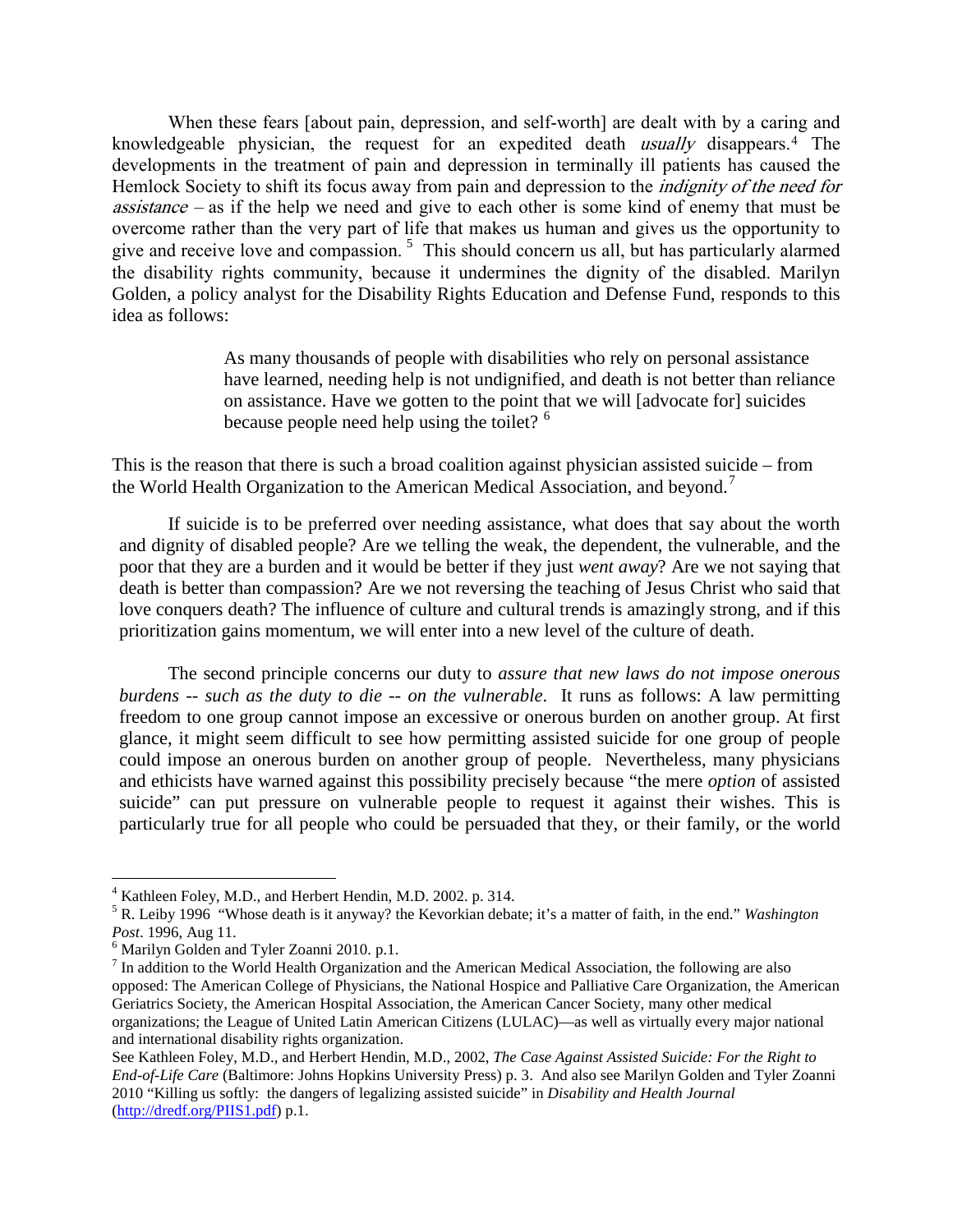would be better off if they were dead. Ethicists and directors of palliative care<sup>[8](#page-2-0)</sup> write extensively about how seldom the decisions made by dying patients are truly autonomous, and how easily they are influenced or manipulated. For example, after the legalization of assisted suicide in Oregon, the physician of Kate Cheney refused to prescribe lethal medication for her because he thought the request was not her free choice, but came from pressure applied by her assertive daughter who was tired of caregiving. The daughter then found a more agreeable physician who wrote the prescription, after which Ms. Cheney took the lethal "medication" and died.[9](#page-2-1)

It is irrelevant whether family members, friends, or physicians are well-intentioned or not—if they suggest that a person might be better off dead, then he or she could take that suggestion as a rejection of self-worth and lovability – and acquiesce to the perceived request to die.

Is this a real concern? The experience in the states of Oregon and Washington indicate that it is. Who are the populations most likely to feel the pressure to commit assisted suicide? Those who feel like a burden to their friends and family, those who feel badly about having a weakness or an illness, those who are reversibly depressed because they have been diagnosed with a terminal illness, those with clinical depression, and those who have low self-esteem —in other words, a huge segment of American society. Once again the victims are those who are most vulnerable—who need our protection—so that they might have what they truly desire continued life! Recall that the majority of assisted suicide requests are *reversed* when pain and depression are treated adequately.<sup>[10](#page-2-2)</sup>

The pressure to commit assisted suicide is also exerted by insurance companies who are carrying out the mandate of new euthanasia legislation. In Oregon, for example, a cancer patient named Barbara Wagner was sent a letter by a company administering the state's insurance plans stating that they would not pay for a drug that would help treat her cancer, but instead would pay for her assisted suicide. She told the Seattle Times, "I was absolutely hurt that somebody could think that way. They won't pay for me to live but they will pay for me to die."<sup>[11](#page-2-3)</sup> Such letters are not uncommon, and the pressure to die they exert did not exist before the legalization of assisted suicide. This onerous burden to die is not only contrary to ethical laws; it is radically contrary to the teaching of Jesus who loved the weak and vulnerable and held them in highest esteem.

The third and final principle concerns *our duty to prevent cultural decline arising out of laws that devalue or degrade human life.* This principle enshrines not only the teaching of Jesus,

<span id="page-2-0"></span> <sup>8</sup> <sup>8</sup>Two of the most prominent experts are Dr. Leon Kass, M.D., Professor of Medical Ethics at the University of Chicago, and Dr. Edmund Pellegrino, former Director of Bioethics at the Georgetown University Kennedy Institute of Ethics – now renamed after him. See Leon Kass 2002 "I Will Give No Deadly Drug: Why Doctors Must Not Kill" in Kathleen Foley and Herbert Hendin 2002, pp. 17 – 40. See Edmund Pellegrino 2002 "Compassion is Not Enough" in Kathleen Foley, M.D. and Herbert Hendin, M.D., 2002, pp. 41-49.<br>See also Leon Kass, M.D. 2001 "Preventing A Brave New World" in *The New Republic June*, 2001.

<span id="page-2-1"></span><sup>&</sup>lt;sup>9</sup> See Marilyn Golden 1999 "Why Assisted Suicide Must Not Be Legalized" in *Disability and Health Journal* (http://dredf.org/assisted\_suicide/assistedsuicide.html)

<span id="page-2-3"></span><span id="page-2-2"></span><sup>&</sup>lt;sup>10</sup> See Kathleen Foley and H. Hendin 2002. p. 314.<br><sup>11</sup> See Hal Bernton, "Washington's Initiative 1000 is Modeled on Oregon's Death with Dignity Act," Seattle Times, October 13, 2008.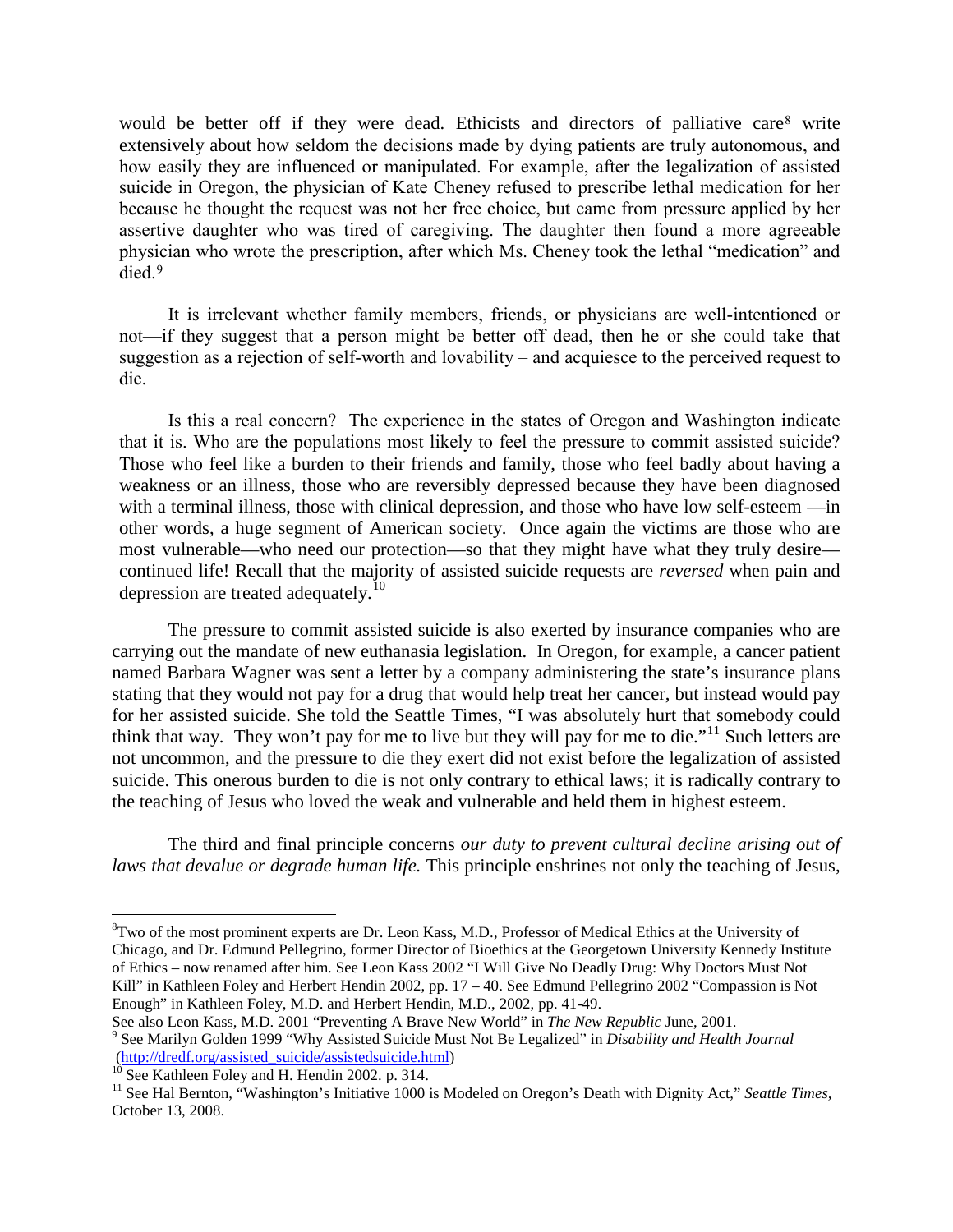but also that of St. John Paul, Pope Benedict, and Pope Francis on the culture of life. Physicianassisted suicide threatens the culture in two respects:

- A. It reconfigures our view of "the quality of life."
- B. It legitimizes and normalizes suicide as socially and morally acceptable.

With respect to the first point, Dr. Daniel Callahan of the Hastings Center for Bioethics Research states what Catholics have known for centuries -- "noble and heroic life can be achieved by those who have little or no control over the external conditions of their lives, but have the wisdom and dignity necessary to fashion a meaningful life without it."<sup>[12](#page-3-0)</sup> What Callahan is saying is that we have a fundamental option about how to define "quality of life."

Should we define quality of life in terms of our strengths, abilities, intellectual acuity, and competitiveness—or should we define it in terms of a relationship with the loving God, the compassion we show to others, and the contributions we try to make to the various people and causes around us? If we define "quality of life" in the first way—then suffering has no meaning—and as we lose our mental acuity, physical agility, autonomy and competitiveness, we will see our quality of life slipping away—leading to a sense of purposelessness, worthlessness, emptiness, and malaise. However, if we define "quality of life" in the second way, and put on the mantle of Christ, then we will likely see a remarkable transformation take place during the time of our physical and natural decline—namely, an increased capacity for trust in God, and compassion for, and forgiveness of others. As St. Paul said, "I will boast in my weaknesses, in order that the power of Christ may dwell with me—for when I am weak, then I am strong" (2 Cor. 12: 9-10).

Weakness and diminishment are sublime dignities -- not scandals, impositions, or degradations. We as Catholics must stand up for this by word and example--as Pope Francis has encouraged us -- so that the most vulnerable in our society will not only be protected but flourish in their true dignity of imparting faith, wisdom, forgiveness and compassion to their loved ones before they pass to the next life.

The second major cultural problem brought about by physician-assisted suicide concerns the legitimizing of suicide itself. There is an old expression in the philosophy of law—"What becomes legal, soon becomes acceptable, and what becomes acceptable, soon becomes 'moral' - because 'everyone' is doing it."

What are we saying to our young people when we legalize assisted suicide? Of course – we are telling them that suicide is acceptable, which opens the door for them to conclude that it is moral. We are creating a cultural trend – not merely for the toleration of suicide, but for its goodness – its moral acceptability. We should not be surprised if suicide rates – of both young and old -- increase as we stoke this cultural trend. This has certainly happened in Holland, where lethal injection and assisted suicide rates have increased every year over the six years between 2006 to 2012 -- with a 13% increase in 2012. The Dutch now have "mobile euthanasia units" that will promptly come to a person's home to administer lethal drugs upon request.<sup>[13](#page-3-1)</sup>

<span id="page-3-1"></span><span id="page-3-0"></span><sup>&</sup>lt;sup>12</sup> See Kathleen Foley, M.D. and Herbert Hendin 2002 p.9.<br><sup>13</sup> Kate Connolly 2012, "Dutch mobile euthanasia units to make house calls" in *the quardian* (United Kingdom) March 1, 2012.